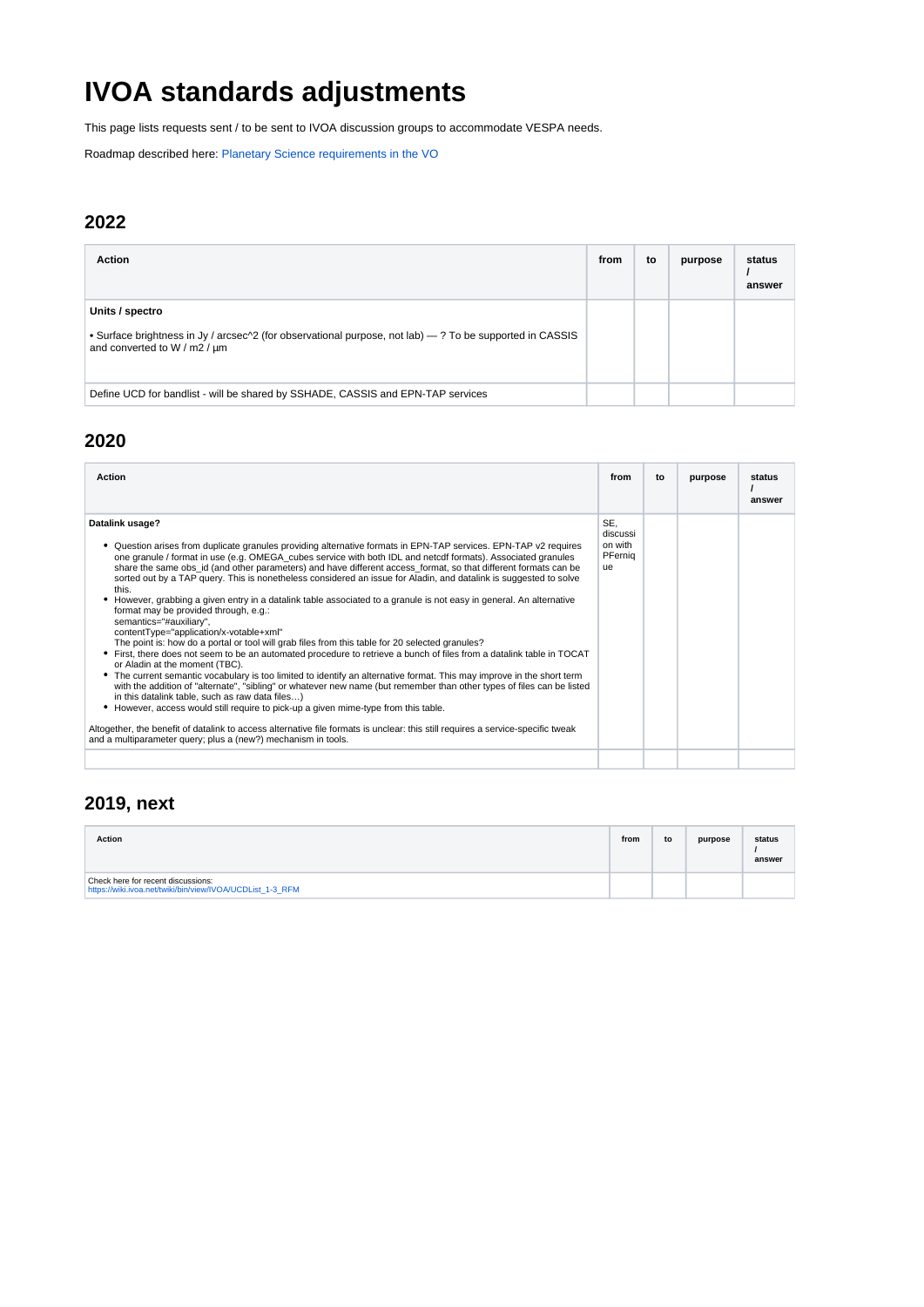| Coordinates -<br>The above page includes a proposal to add pos.bodycentric & pos.bodygraphic (which are not standard terms) to cover both the planets<br>and the Sun (but not the Earth)                                                                                                                                                                                                                                                                                                                                                                                                                                                                                                                                                                                                                                                                                                                               | <b>SE</b> | <b>IVOA</b><br>semant<br>ics<br>(sent |                                                                              |  |
|------------------------------------------------------------------------------------------------------------------------------------------------------------------------------------------------------------------------------------------------------------------------------------------------------------------------------------------------------------------------------------------------------------------------------------------------------------------------------------------------------------------------------------------------------------------------------------------------------------------------------------------------------------------------------------------------------------------------------------------------------------------------------------------------------------------------------------------------------------------------------------------------------------------------|-----------|---------------------------------------|------------------------------------------------------------------------------|--|
| With description:                                                                                                                                                                                                                                                                                                                                                                                                                                                                                                                                                                                                                                                                                                                                                                                                                                                                                                      |           | Oct<br>2019)                          |                                                                              |  |
| • Discussion : In body-centric coordinates, longitudes are defined from sub-observer point, while body-graphic coordinates are defined<br>from a standard body reference frame                                                                                                                                                                                                                                                                                                                                                                                                                                                                                                                                                                                                                                                                                                                                         |           |                                       |                                                                              |  |
| and a comment:<br>TODO: VESPA team to check consistency between heliocentric and planetocentric definitions                                                                                                                                                                                                                                                                                                                                                                                                                                                                                                                                                                                                                                                                                                                                                                                                            |           |                                       |                                                                              |  |
| First, the discussion is inadequate and instead relates to rotating frames. This has to be corrected along these lines (from IAU WGCCRE 2015<br>report):                                                                                                                                                                                                                                                                                                                                                                                                                                                                                                                                                                                                                                                                                                                                                               |           |                                       |                                                                              |  |
| -centric= a right-hand spherical coordinate system in which latitude is defined as the angle between a vector passing through the origin of the<br>spherical coordinate system and the equator, and longitude is the angle between the vector projected onto the XY plane and the<br>positive X axis (the projection of the prime meridian on the X Y plan) measured in an eastern direction.<br>-graphic= The planetographic latitude of a point on the reference surface is the angle between the equatorial plane and the normal to the<br>reference surface at the point. W longitudes (measured positively to the West) are used when the rotation is direct and E longitudes are used<br>when the rotation is retrograde.<br>(we may want to simplify this a bit)<br>+ notice that this only applies to planets and satellites (not to small bodies, and other conventions are mentioned for the Sun and Earth). |           |                                       |                                                                              |  |
| Second, enlarging the concept to the Sun surface is certainly useful, although the term "heliocentric" is not used in WGCCRE reports and<br>traditionally refers to something different (just like "geocentric").<br>Instead, these systems are defined in Thompson A&A 2006 - which states that "there is no<br>distinction between planetographic and planetocentric latitudes and longitudes for the Sun" and recommends to use the standard term<br>"heliographic" in this context.<br>So shouldn't we keep the widely used and unambiguous pos.planetocentric / pos.planetographic, and add pos.heliographic to these?                                                                                                                                                                                                                                                                                            |           |                                       |                                                                              |  |
| Use cases:                                                                                                                                                                                                                                                                                                                                                                                                                                                                                                                                                                                                                                                                                                                                                                                                                                                                                                             |           |                                       |                                                                              |  |
| • UCD to be associated with coordinates, e.g. in a VOtable, for use in tools.                                                                                                                                                                                                                                                                                                                                                                                                                                                                                                                                                                                                                                                                                                                                                                                                                                          |           |                                       |                                                                              |  |
| • Can also be used for c1min, etc with body fixed frames in EPN-TAP: pos.bodyrc.lat:pos.planetocentric (this is the reason to have a<br>global term I guess).                                                                                                                                                                                                                                                                                                                                                                                                                                                                                                                                                                                                                                                                                                                                                          |           |                                       |                                                                              |  |
| But in both cases our spatial coordinate description parameter is more detailed (to be finalized)                                                                                                                                                                                                                                                                                                                                                                                                                                                                                                                                                                                                                                                                                                                                                                                                                      |           |                                       |                                                                              |  |
| . Add date of query in return VOtable from Dachs (or ask how to add it)                                                                                                                                                                                                                                                                                                                                                                                                                                                                                                                                                                                                                                                                                                                                                                                                                                                | <b>SE</b> |                                       | Markus   Queried to<br>$\sim$ identify<br>version of<br>evolving<br>services |  |
| . In HiPS metadata: hips_frame should accommodate planetary coordinate systems (when ready) in addition to celestial ones                                                                                                                                                                                                                                                                                                                                                                                                                                                                                                                                                                                                                                                                                                                                                                                              | <b>SE</b> | Pierre<br>Fernia<br>ue                | Identify body<br>and<br>reference fra<br>me                                  |  |
| . Clarify conditions to reuse HiPS in external sotware (issue with CNES and possibly other environments)                                                                                                                                                                                                                                                                                                                                                                                                                                                                                                                                                                                                                                                                                                                                                                                                               | <b>SE</b> | Pierre<br>Fernia<br>ue                |                                                                              |  |

## **2019**

| <b>Action</b>                                                                                                                                                                                                                                                                                                                                                                                                                                                                                                                                                                                                                                                                                                                                                                                                                                                  | from      | to                                                   | purpose                                                                                      | status / answer |
|----------------------------------------------------------------------------------------------------------------------------------------------------------------------------------------------------------------------------------------------------------------------------------------------------------------------------------------------------------------------------------------------------------------------------------------------------------------------------------------------------------------------------------------------------------------------------------------------------------------------------------------------------------------------------------------------------------------------------------------------------------------------------------------------------------------------------------------------------------------|-----------|------------------------------------------------------|----------------------------------------------------------------------------------------------|-----------------|
| Check here for recent discussions (mostly the first one which addresses these questions):<br>https://wiki.ivoa.net/twiki/bin/view/IVOA/UCDList 1-4 2017Jun 2018Feb RFM<br>https://wiki.ivoa.net/twiki/bin/view/IVOA/RFMforUCD<br>https://wiki.ivoa.net/twiki/bin/view/IVOA/UCDList 1-3 RFM                                                                                                                                                                                                                                                                                                                                                                                                                                                                                                                                                                     |           |                                                      |                                                                                              |                 |
| Coordinates:                                                                                                                                                                                                                                                                                                                                                                                                                                                                                                                                                                                                                                                                                                                                                                                                                                                   | <b>SE</b> |                                                      |                                                                                              | Not needed      |
| * pos.bodyre noods to be used as primary (relates to body coord system, as pos.lunar)                                                                                                                                                                                                                                                                                                                                                                                                                                                                                                                                                                                                                                                                                                                                                                          |           |                                                      |                                                                                              |                 |
| Maps:<br>• At least a new pos.projection is required to introduce projection/mapping scheme (there is<br>currently only a very specific pos.lambert). Possible values as in fits, extended to support<br>georeferentiation (Marmo et al 2018)                                                                                                                                                                                                                                                                                                                                                                                                                                                                                                                                                                                                                  | <b>SE</b> | <b>IVOA</b><br>seman<br>tics                         | Also required to<br>introduce projection<br>parameters using<br>various standards<br>(Proj4) |                 |
| • UCD needed for VOevents                                                                                                                                                                                                                                                                                                                                                                                                                                                                                                                                                                                                                                                                                                                                                                                                                                      | <b>SE</b> | <b>IVOA</b><br>seman<br>tics                         |                                                                                              |                 |
| . Clarify usage of inf / -inf / Nan in ADQL (should apparently exist, as per DALI - but do not)                                                                                                                                                                                                                                                                                                                                                                                                                                                                                                                                                                                                                                                                                                                                                                | <b>SE</b> | <b>IVOA</b><br>seman<br>tics $/$<br>vocabu<br>laries |                                                                                              |                 |
| . Correct/clarify definition of reflectance in 2018 RFM sheet:<br>add Q   phys.reflectance   Radiance factor (received radiance divided by input radiance)<br>Radiance factor is the same as I/F; in this case, this is divided by input irradiance (not radiance), i.e.<br>by solar flux.<br>Can we can keep phys.reflectance for the reflectance factor (standard quantity for lab-<br>moasuromonts, currently listed as phys.rofloctance.factor) = ratio of radiance to that of a<br>Lambortian disk at the same distance and illuminated under the same incidence (also called<br>radiance coofficient)? - no, this is only a mess<br>In any case, this is not necessarily similar to albedo (which is typically integrated spectrally/in<br>angular domain, and is then related to thermal equilibrium). I would keep albedo for more general<br>purpose. | <b>SE</b> | <b>IVOA</b><br>seman<br>tics                         |                                                                                              |                 |
| • Correct/clarify brdf in 2018 sheet:<br>addQ   phys.reflectance.bidirectional.df  Bidirectional reflectance distribution function<br>The UCD is very weird, would better be phys.reflectance.brdf (this is not a subset of .bidirectional)<br>definition: Ratio of radiance to incident normal solar flux                                                                                                                                                                                                                                                                                                                                                                                                                                                                                                                                                     | <b>SE</b> | <b>IVOA</b><br>seman<br>tics                         |                                                                                              |                 |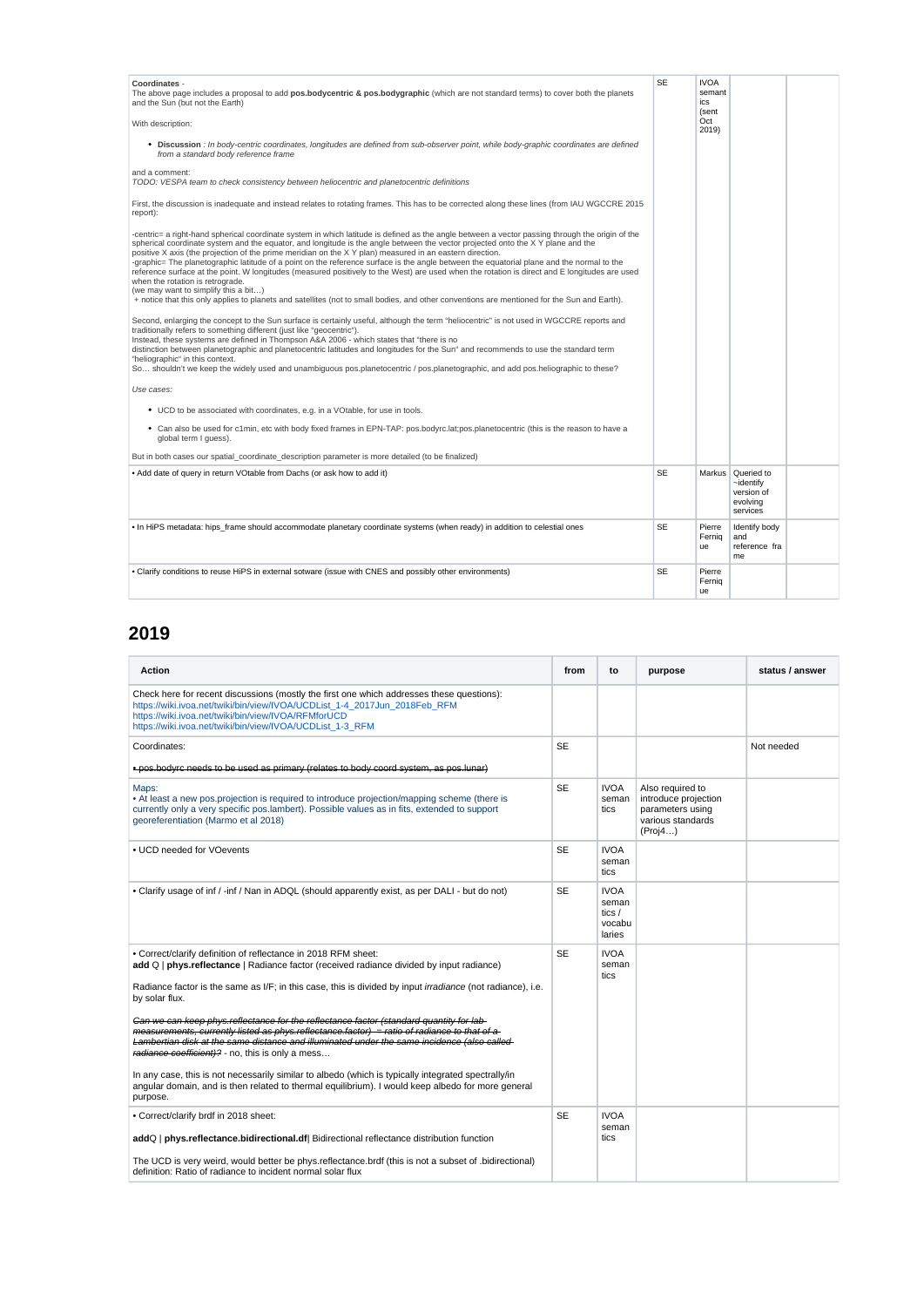| • Suggestion for reflectance in 2018 RFM sheet, to be corrected:<br>for normalized reflectance concept: proposal arith.ratio;phys.reflectance<br>definition : reflectance normalized per reflectance at one wavelength<br>=> Should be arith.factor;phys.reflectance                       | <b>SE</b> | <b>IVOA</b><br>seman<br>tics |                                                                                                   |                                                                                                                                  |
|--------------------------------------------------------------------------------------------------------------------------------------------------------------------------------------------------------------------------------------------------------------------------------------------|-----------|------------------------------|---------------------------------------------------------------------------------------------------|----------------------------------------------------------------------------------------------------------------------------------|
| How do we handle hemispherically integrated quantities?                                                                                                                                                                                                                                    | <b>SE</b> | <b>IVOA</b><br>seman<br>tics | reflectance / emission                                                                            |                                                                                                                                  |
| posAng is commonly mistaken for a generic UCD for angles (which does not exist). Make definition<br>more explicit (e.g., Free dictionary: the direction in which one object lies relative to another on the ce<br>lestial sphere, measured in degrees from north in an easterly direction) |           | <b>IVOA</b><br>seman<br>tics |                                                                                                   |                                                                                                                                  |
| Section 8, 2 (about pos):<br>"the angular size of an object is in this section, its linear size is in the <i>phys</i> section)"<br>But we have phys.angSize (with an unclear definition) )- should be in pos?                                                                              | <b>SE</b> | <b>IVOA</b><br>seman<br>tics |                                                                                                   |                                                                                                                                  |
| On the same token,<br>phys.angVeloc would look more consistent than phys.veloc.ang                                                                                                                                                                                                         | <b>SE</b> | <b>IVOA</b><br>seman<br>tics |                                                                                                   |                                                                                                                                  |
| Additional set of UCDs for spectroscopy. In particular, a category phys.scattering seems required,<br>see here<br>+ arithm.ang could do for angular distributions                                                                                                                          | <b>SE</b> | <b>IVOA</b><br>seman<br>tics |                                                                                                   |                                                                                                                                  |
| How do we handle asymmetric error bars?<br>Required by some services                                                                                                                                                                                                                       | <b>SE</b> |                              |                                                                                                   | use stat.error;stat.<br>min<br>stat.error;stat.max                                                                               |
| How do we specify an additive constant or offset?<br>The only close match is arith.zp, which is context specific (for magnitude scales)                                                                                                                                                    | <b>SE</b> | <b>IVOA</b><br>seman<br>tics | At least enlarge the<br>definition to any type of<br>offset / additive constant                   |                                                                                                                                  |
| Add JSON output to TAP standard?                                                                                                                                                                                                                                                           | <b>SE</b> |                              | must be faster than<br>VOtable (critical in the<br>VESPA portal)                                  |                                                                                                                                  |
| SAMP only passes the first table resource of a VOtable, seems to be in the standard - although<br>TOPCAT can actually open all tables when provided directly. Why that?                                                                                                                    | <b>SE</b> | Mark<br>Taylor               | This is a problem to<br>send VizieR catalogues<br>from VESPA portal (but<br>also from TAPhandle). | Mark's answer:<br>Done on purpose.<br>The solution is to<br>send table<br>resources one by<br>one from the<br>interface / client |

• All the above UCD comments transmitted to IVOA semantics on 9 Oct 2019

### **2018**

| <b>Action</b>                                                                                                                                                                                                                                                                                                                                                                                                                                                                   | from                  | to | purpose | status                                                                      |
|---------------------------------------------------------------------------------------------------------------------------------------------------------------------------------------------------------------------------------------------------------------------------------------------------------------------------------------------------------------------------------------------------------------------------------------------------------------------------------|-----------------------|----|---------|-----------------------------------------------------------------------------|
| It would be very important to be able to specify if one wants to search for model outputs, experimental<br>data or observations. Right now it is not possible to specify it, and if used blindly it can be very confusing!<br>Simulations may currently include the prefix ; meta modelled after measurement type (not always<br>implemented, though). We're asking a more comprehensive system to IVOA, to also support experimental<br>data - but this has to be agreed upon. | Review<br>board<br>SE |    |         | Use:<br>meta.<br>modelled<br>in EPN-<br>TAP<br>services<br>when<br>required |

## Interop May 2017 (Shanghai)

All this to be discussed in advance on mailing lists.

| <b>Action</b>                                                                                                                                                                                                                                                                                                                                                                                                                                                                                                                                                                                                  | from      | to                                                                                                    | purpose                                       | status                       |
|----------------------------------------------------------------------------------------------------------------------------------------------------------------------------------------------------------------------------------------------------------------------------------------------------------------------------------------------------------------------------------------------------------------------------------------------------------------------------------------------------------------------------------------------------------------------------------------------------------------|-----------|-------------------------------------------------------------------------------------------------------|-----------------------------------------------|------------------------------|
| Ask to include VESPA related tools in IVOA Application lists:<br>VESPA: http://vespa.obspm.fr<br>web application, EPN-TAP (and PDAP) client / Query databases<br>connected to VO tools via SAMP<br>APERICubes: http://voparis-apericubes.obspm.fr<br>web-based tool<br>Spectral cube slicer for PDS3 formatted cubes (VIRTIS on Venus-Express and Rosetta,<br>currently) and GIRAFFE fits.<br>Connected via SAMP, both in I/O<br>■ 3Dview, CASSIS and AMDA have been upgraded to include an EPN-TAP specific client<br>(3D view is not yet included in page http://www.ivoa.net/astronomers/applications.html) | <b>SE</b> | helpdes<br>k for thi<br>s page (<br>ivoadoc<br>@ivoa.<br>$net)$ &<br>App<br>chair<br>for this<br>page | Advertise<br><b>VESPA</b><br>developmen<br>ts | Included<br>requested 4/2020 |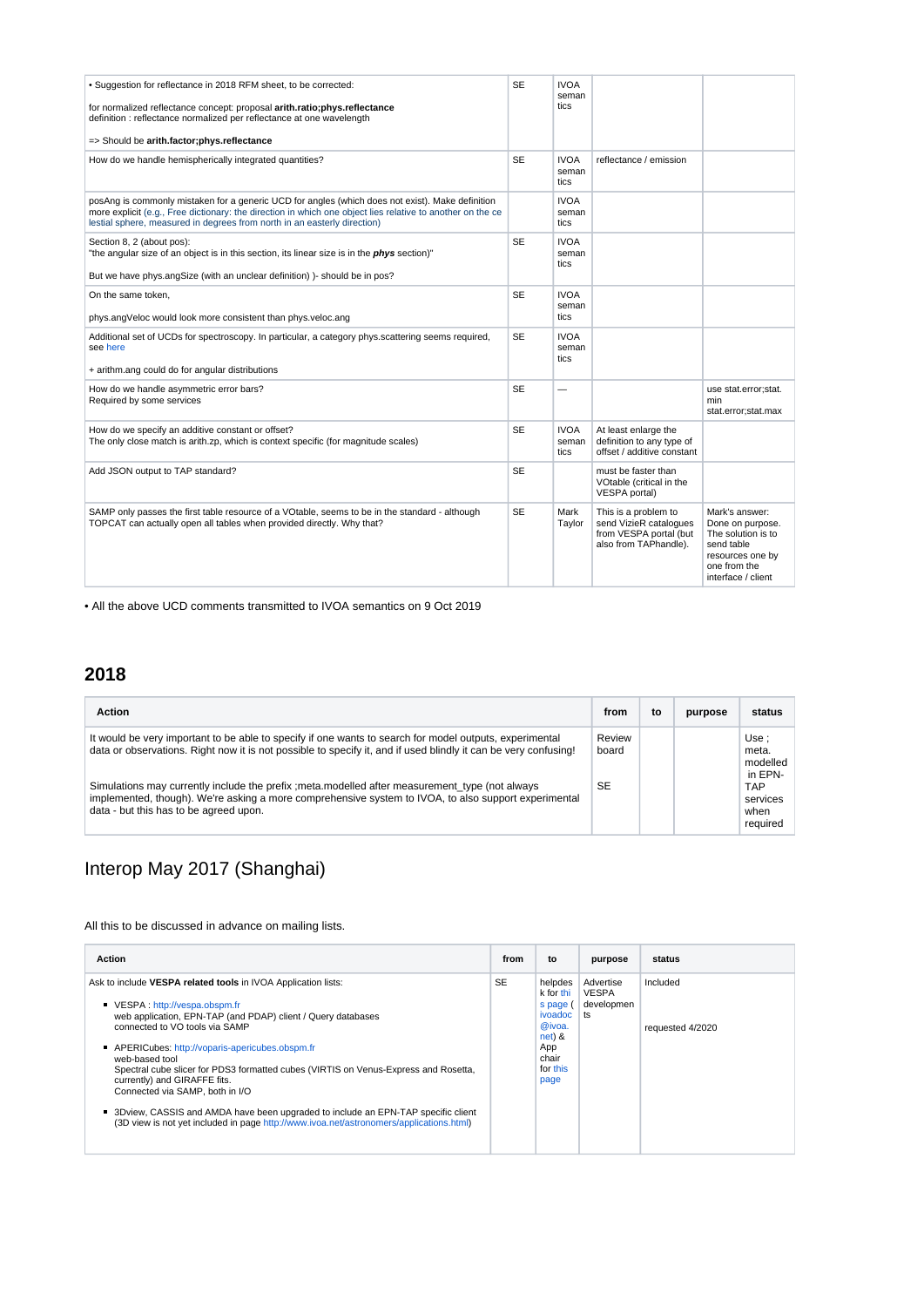| <b>Applications</b><br>Evolution of SAMP messages (content) we want to add:<br>geojson<br>$pds3 + pds4$ (+ datalink ?)<br>example to present as usecase, sending geojson to MIZAR and Planetary Cesium Viewer<br>Add geojson output to DACHS (for s region)                                                                                                                                                                                                                                                                                                                                                                   | PLS                      | Mark<br>Taylor<br>and<br>Thomas<br><b>Bochs</b><br>Markus                    |                                                                                                            | 2019: DaCHS geojson output to<br>be fixed. Requires definition of std<br>coord frame IDs for solid bodies                                                                                                                                                                                                          |
|-------------------------------------------------------------------------------------------------------------------------------------------------------------------------------------------------------------------------------------------------------------------------------------------------------------------------------------------------------------------------------------------------------------------------------------------------------------------------------------------------------------------------------------------------------------------------------------------------------------------------------|--------------------------|------------------------------------------------------------------------------|------------------------------------------------------------------------------------------------------------|--------------------------------------------------------------------------------------------------------------------------------------------------------------------------------------------------------------------------------------------------------------------------------------------------------------------|
| <b>UCDs and Utypes for Solar System</b><br>See list in EPN-TAP V2.0 parameters (related to parameters)<br>UCDs in red and italics/blue are non standard but needed by VESPA.<br>Measured levels in spectroscopy:<br>see Spectral quantities in use for Planetary Science                                                                                                                                                                                                                                                                                                                                                      | <b>SE</b>                | Mireille<br>Louys                                                            | required to<br>support<br>experimenta<br>I work, but<br>also<br>observations                               | Discussed in May 2018 (Victoria<br>interop) for inclusion.                                                                                                                                                                                                                                                         |
| Add "spectral matrix" UCD (use case = want to know that data can be sent to iPECMan):<br>phys.spectralmatrix<br>■ UCD for gravitational field "Power Spectrum of Spherical Harmonic Coefficients of Lunar<br>Gravity Model": phys.gravitation<br>Shape model (full 3D shape) or Terrain Model (or Elevation model) with respect to geoid<br>or ellipsoid: phys.shape, phys.shape.elevation (SE: the last one is ambiguous; elevation<br>usually refers to altitude above a datum, not to a digital terrain model - phys.shape.dtm<br>could do)                                                                                | ВC                       |                                                                              |                                                                                                            |                                                                                                                                                                                                                                                                                                                    |
| Spectroscopy<br>■ How do we pass Utypes and UCDs to VO tools? Really included in VOTables only, not in<br>fits?<br>The reason is apparently related to the length of value fields in fits.<br>Add fits kw for UCD (and Utypes, if space permits)?<br>Otherwise, data handling in tools depends on how data are transmitted.                                                                                                                                                                                                                                                                                                   | <b>SE</b>                |                                                                              |                                                                                                            | this is addressed in SDM2, TBC                                                                                                                                                                                                                                                                                     |
| <b>ADQL</b> additions<br>■ we need to look inside a field of list, ie to combine ivo_hashlist_has with LIKE<br>e.g. to look for a UCD in a list (and get time vs time; stat.min)                                                                                                                                                                                                                                                                                                                                                                                                                                              | <b>SE</b>                |                                                                              | Support of<br>UCDs in<br>measureme<br>nt_type<br>in<br>particular,<br>but also<br>instrument<br>names, etc |                                                                                                                                                                                                                                                                                                                    |
| ■ Use case for "ivo_hashlist_has" : function to parse list in ADQL. We need an ADQL<br>function to handle a multi valued field. Idea from markus is that we should not asked<br>ADQL transformation but put that in endorsed note. He will help in writing it, but doesnt<br>want to be the handler of it in IVOA. What we have to say, is that we have use case for it<br>target_name, target_class. That also exist in obscore. Moreover this function is used in<br>relational registry interogation and will be handle by Gregory library and DaCHS. We<br>could handle this note if TCG thinks it's the right way to go. | PLS                      | Françoi<br>s<br>Bonnar<br>el.<br>Dave<br>Morris,<br>Markus<br>Demleit<br>ner |                                                                                                            | RegTAP functions have been<br>reviewed by TCG, included "ivo_"<br>functions. We can refer to that in<br>EPN-TAP service specification. It<br>is a function to implement on<br>server-side, by data provider. It<br>exist already in DaCHS, it seems<br>to be easy to implement with<br>Gregory Mantelet's library. |
| Tools / standards:<br>■ Spectral aggregates? Required to plot measurements from spectrometers with several<br>channels<br>(very common in our field).<br>Appears to require a formatting standard to store several spectral elements in the same<br>file<br>■ Computing functions / statistics - I want to get the average of several profiles/spectra sent<br>from a service. Is this SODA-related? Is this a function on the data server? I'm thinking<br>more about a function to call with a selection of data already retrieved on user side.                                                                            | SE<br>SE                 | J-M<br>Glorian?                                                              |                                                                                                            | OK with dedicated script in<br>CASSIS, to be made more generic                                                                                                                                                                                                                                                     |
| • TOPCAT:<br>-Implement cross-matches based on s_region (in addition to cone search-like criteria)?<br>-Better support of Healpix maps                                                                                                                                                                                                                                                                                                                                                                                                                                                                                        |                          | М.<br>Taylor                                                                 |                                                                                                            | - cross-match of footprints<br>supported via TAP, fixed in<br>DaCHS (early 2019)<br>- Healpix maps now consistent<br>with Aladin equivalent (early 2019)                                                                                                                                                           |
| Aladin (to be discussed directly with P Fernique?):<br>See fits format items<br>stability issue of v9 on Mac / java 1.8 (blocks on my machine at startup very often) -<br>seems OK in v10beta<br>issue with auto hips from files on v9: does not work as expected, and never<br>finishes on my side (TBC with more recent versions)<br>implement E-handed frames in s_region (see STC item)                                                                                                                                                                                                                                   | <b>SE</b>                | Pierre<br>Fernique                                                           |                                                                                                            | All those fixed in v10. However<br>open issues are shown on Aladin<br>pages in Confluence                                                                                                                                                                                                                          |
| <b>Fits format:</b><br>■ Chiara's request for additional keywords to support projections on planetary surfaces<br>Need to implement the planetary ref systems in Aladin, they are part of the fits std:<br>MALN + MALT, etc + proj types (see her ex Mars & Venus)<br>Define equivalent for Earth (don't seem to exist)<br>■ Current fits keywords do not allow for image projections on ellipsoids, even less on a 67P<br>(one kw missing, see Chiara's docs)                                                                                                                                                                | SE / Chi<br>ara<br>Marmo | $? - IAU$<br>fits<br>commis<br>sion?                                         | Support<br>planetary<br>mapping &<br>surface<br>feature<br>catalogues                                      | 2019: Now included in GDAL fits<br>driver (TBC)                                                                                                                                                                                                                                                                    |